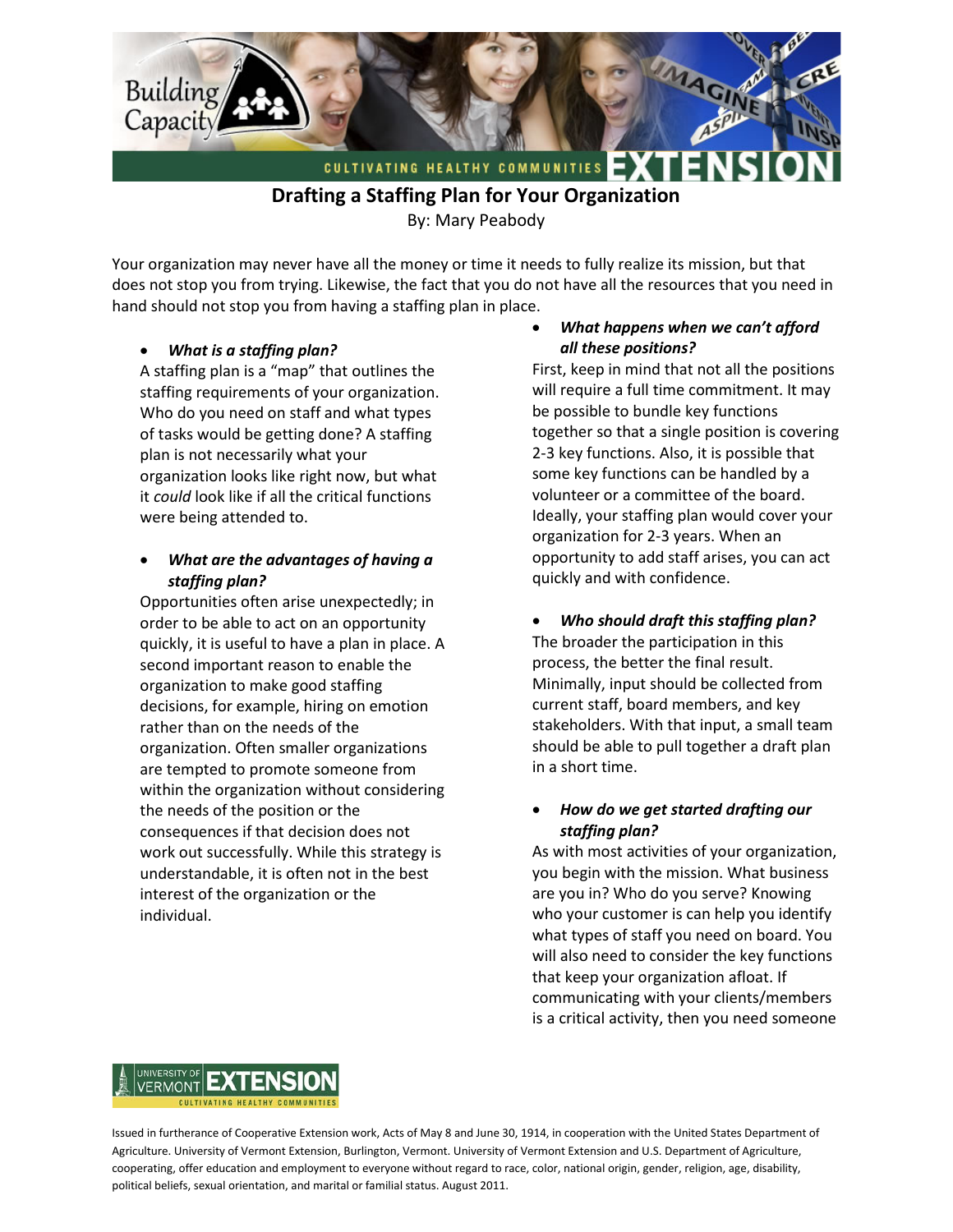who is in charge of communications. If you need to raise money to operate, then you may need a fundraiser. If your organization relies on volunteers, then a volunteer manager should be part of your staff.

Developing your staffing plan is not an exact science and there is no 'right' or 'wrong' way to approach it. Like most planning, it is never fully finalized and you should revisit your staffing plan on a regular basis. Circumstances will change over time and those changes may impact your staffing needs.



The table on the following page is for you to begin identifying your staffing needs and how they are currently being met.

- **Function** should include any task category that is necessary to your organization's operations.
- **Hours/week** should include an approximate range of the hours that task requires. You may wish to include a range for some tasks. If a task is specific to a certain time of the year, then make a note of the number of hours over what period of time.
- **Primary person** refers to who most often is responsible for this task.
- **Importance of task** details whether the task is critical to meeting the mission
	- $\triangleright$  (C)-these are the tasks which the organization exists to do;
	- $\triangleright$  (OS)-Organization Support includes tasks that must be done in order for the organization to function (accounting, grant writing, fund-raising, etc.);
	- $\triangleright$  (I)-Important includes other types of tasks not covered in the other categories.

If there are tasks that do not belong in any of these categories, just leave them blank for now, you can revisit them in later drafts. Estimated cost is the actual cost to the organization of having that activity done. This includes salary/benefits but may also include office equipment, internet access, telephone expenses, etc.



Issued in furtherance of Cooperative Extension work, Acts of May 8 and June 30, 1914, in cooperation with the United States Department of Agriculture. University of Vermont Extension, Burlington, Vermont. University of Vermont Extension and U.S. Department of Agriculture, cooperating, offer education and employment to everyone without regard to race, color, national origin, gender, religion, age, disability, political beliefs, sexual orientation, and marital or familial status. August 2011.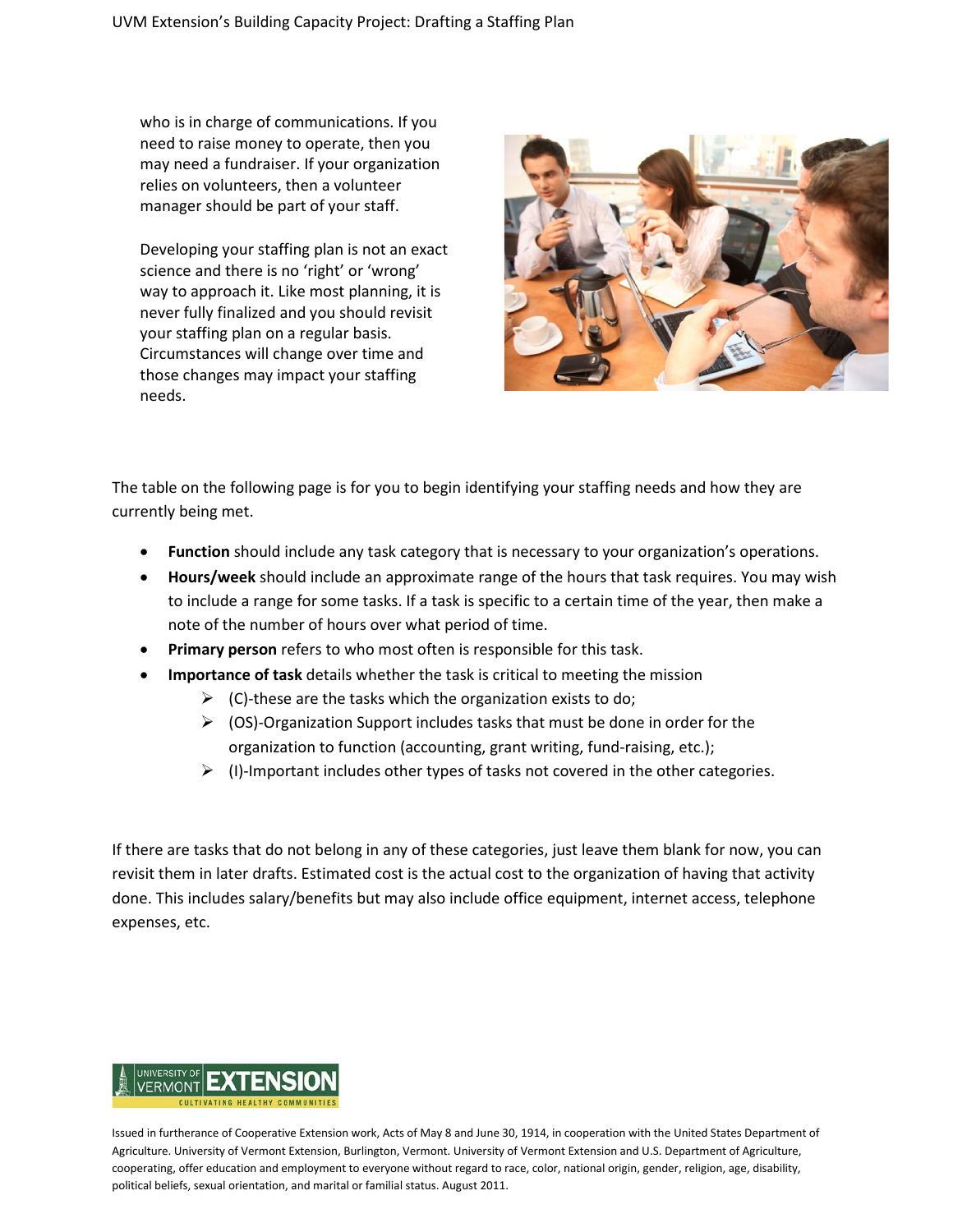| <b>Function:</b>       | Hours/Week*            | <b>Primary Person:</b> | Relative                 | <b>Estimated Cost:</b>   | Notes: |
|------------------------|------------------------|------------------------|--------------------------|--------------------------|--------|
| [Ex. Marketing; Office | [Low-High]             | Who is the person      | Importance:              | (\$/year) for this       |        |
| Management;            | *note seasonal or      | responsible for this   | Of task to organization: | function. [Note: this    |        |
| Fundraising; Outreach; | infrequent tasks where | function now? [B=Board | C=Critical to mission;   | should include           |        |
| communications; etc.]  | applicable             | Member; V=volunteer;   | I=Important;             | salary/wage benefits (if |        |
|                        |                        | C=Paid Consultant;     | OS=Organizational        | any), office space,      |        |
|                        |                        | S=Staff; N=No one]     | Support                  | operating money, etc.]   |        |
|                        |                        |                        |                          |                          |        |
|                        |                        |                        |                          |                          |        |
|                        |                        |                        |                          |                          |        |
|                        |                        |                        |                          |                          |        |
|                        |                        |                        |                          |                          |        |
|                        |                        |                        |                          |                          |        |
|                        |                        |                        |                          |                          |        |
|                        |                        |                        |                          |                          |        |
|                        |                        |                        |                          |                          |        |
|                        |                        |                        |                          |                          |        |
|                        |                        |                        |                          |                          |        |
|                        |                        |                        |                          |                          |        |
|                        |                        |                        |                          |                          |        |
|                        |                        |                        |                          |                          |        |
|                        |                        |                        |                          |                          |        |
|                        |                        |                        |                          |                          |        |
|                        |                        |                        |                          |                          |        |
|                        |                        |                        |                          |                          |        |
|                        |                        |                        |                          |                          |        |
|                        |                        |                        |                          |                          |        |
|                        |                        |                        |                          |                          |        |
|                        |                        |                        |                          |                          |        |
|                        |                        |                        |                          |                          |        |
|                        |                        |                        |                          |                          |        |
|                        |                        |                        |                          |                          |        |
|                        |                        |                        |                          |                          |        |



Issued in furtherance of Cooperative Extension work, Acts of May 8 and June 30, 1914, in cooperation with the United States Department of Agriculture. University of Vermont Extension, Burlington, Vermont. University of Vermont Extension and U.S. Department of Agriculture, cooperating, offer education and employment to everyone without regard to race, color, national origin, gender, religion, age, disability, political beliefs, sexual orientation, and marital or familial status. August 2011.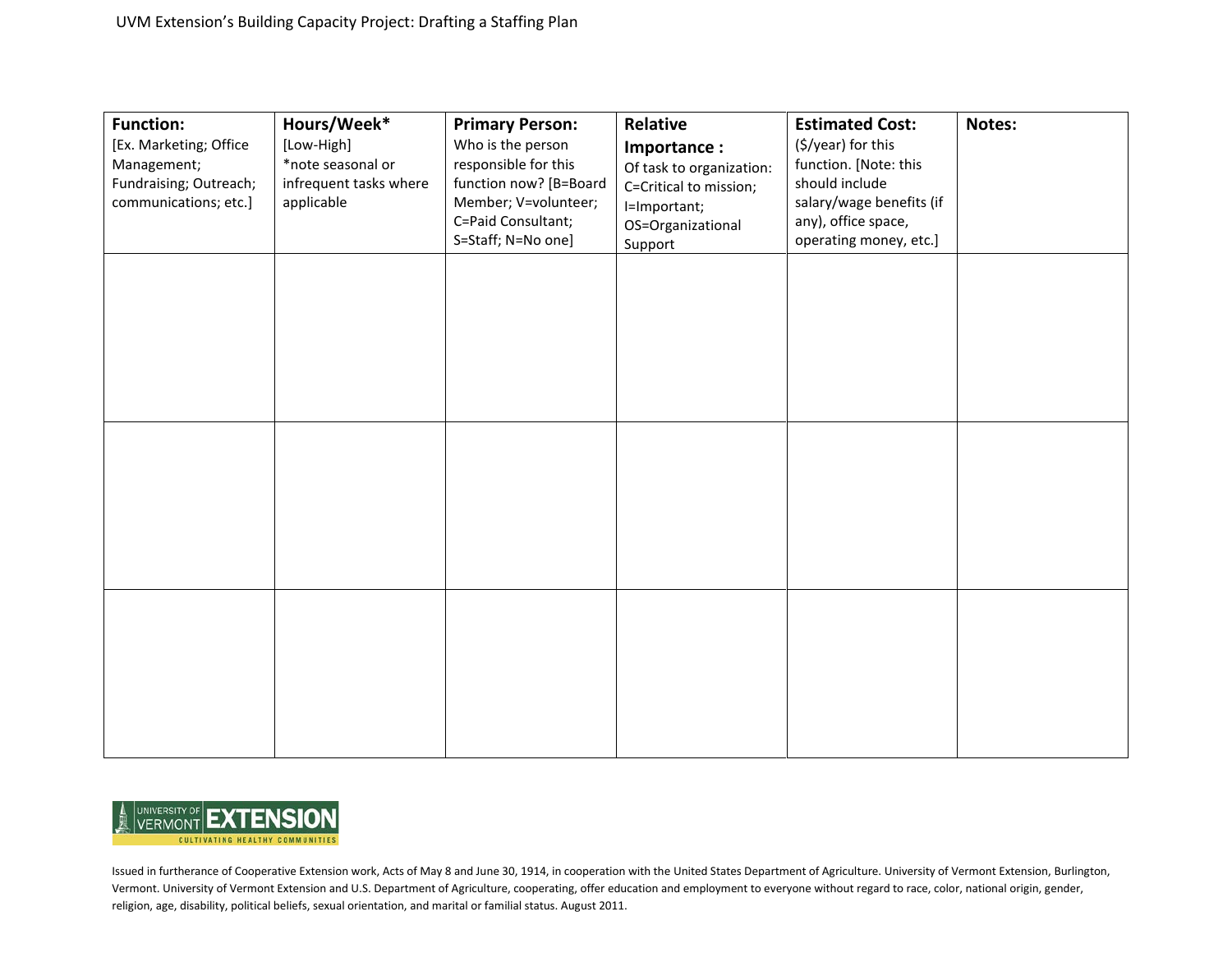| <b>Related Functions:</b><br>Combine functions that<br>would require a similar<br>skill set from the<br>previous table | Total hours/week: | Who would<br>supervise this<br>position? | Added cost to the<br>organization? | Advantages to the<br>organization: | <b>Priority:</b><br>Rank these positions as<br>high-medium-low.<br>[Reference these<br>priorities when budgets<br>and strategic plans are<br>being developed]. |
|------------------------------------------------------------------------------------------------------------------------|-------------------|------------------------------------------|------------------------------------|------------------------------------|----------------------------------------------------------------------------------------------------------------------------------------------------------------|
| Job 1-                                                                                                                 |                   |                                          |                                    |                                    |                                                                                                                                                                |
|                                                                                                                        |                   |                                          |                                    |                                    |                                                                                                                                                                |
|                                                                                                                        |                   |                                          |                                    |                                    |                                                                                                                                                                |



Issued in furtherance of Cooperative Extension work, Acts of May 8 and June 30, 1914, in cooperation with the United States Department of Agriculture. University of Vermont Extension, Burlington, Vermont. University of Vermont Extension and U.S. Department of Agriculture, cooperating, offer education and employment to everyone without regard to race, color, national origin, gender, religion, age, disability, political beliefs, sexual orientation, and marital or familial status. August 2011.